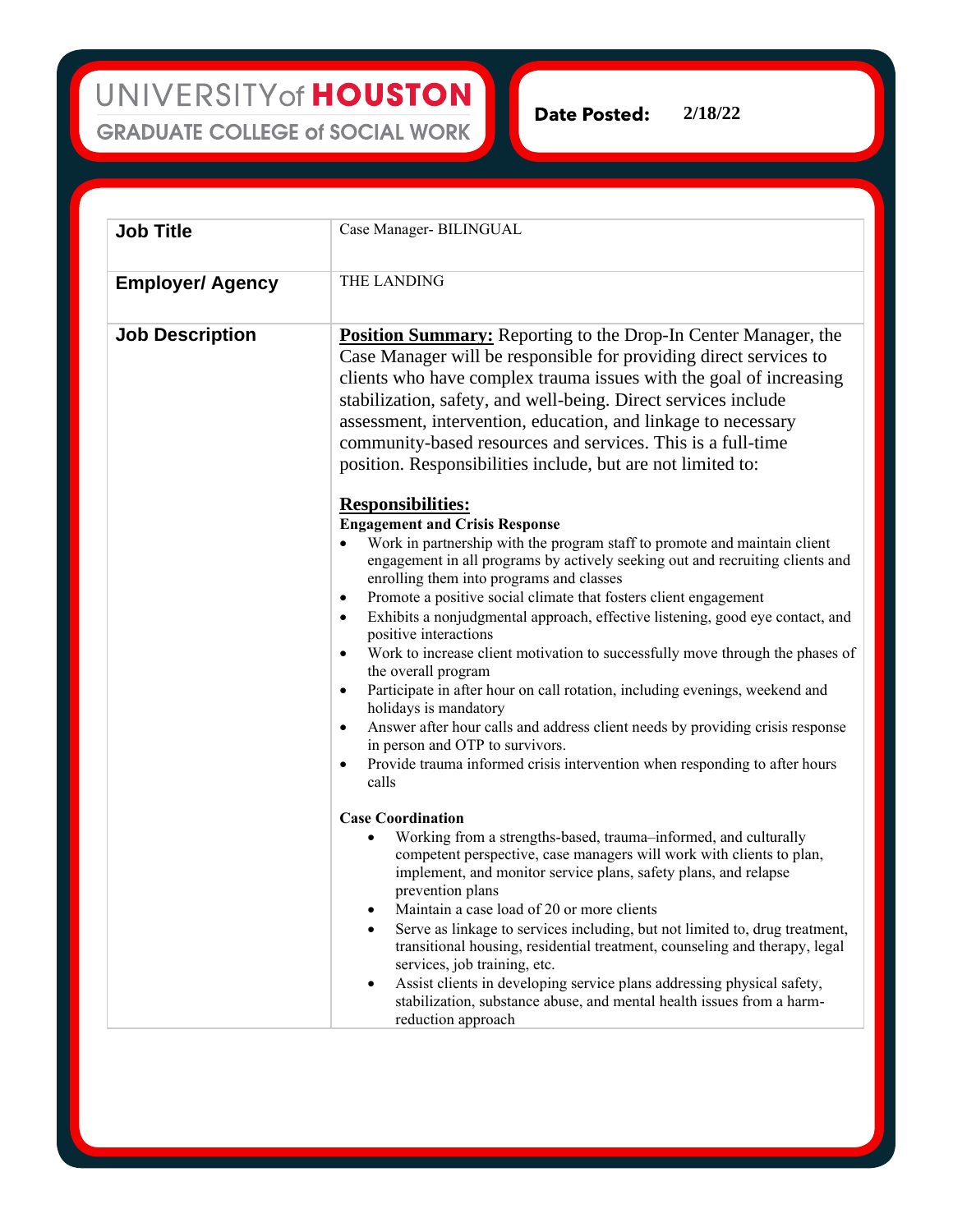| Ensure immediate responsiveness for all referrals and crises for assigned<br>$\bullet$<br>caseload                                                                                                                                                               |
|------------------------------------------------------------------------------------------------------------------------------------------------------------------------------------------------------------------------------------------------------------------|
| Meet with clients minimum of every two weeks on assigned caseload and<br>document contact in case management database                                                                                                                                            |
| Continually assess clients for safety risk, protective factors, overall well-<br>$\bullet$<br>being                                                                                                                                                              |
| Routinely assess, track, and document positive and negative changes in<br>$\bullet$<br>client behavior, circumstance, overall well-being and adjust service plan<br>accordingly                                                                                  |
| Counsel clients regarding stress reduction, goal attainment, and holistic<br>٠<br>well-being                                                                                                                                                                     |
| Provide crisis intervention for clients experiencing emotional distress<br>$\bullet$<br>Prepare reports by collecting, analyzing, and summarizing data results<br>$\bullet$<br>regarding methods of treatment and progress                                       |
| Provide transportation and emotional support to clients' appointments<br>$\bullet$<br>when need be                                                                                                                                                               |
| Maintain ethical standards through adherence to the Texas Victim<br>٠<br>Service Association Code of Ethics                                                                                                                                                      |
| Maintain accurate records, files, and other relevant documentation in<br>$\bullet$<br>accordance with agency policy                                                                                                                                              |
| Conducts intake as needed<br>$\bullet$                                                                                                                                                                                                                           |
| <b>Program Support</b>                                                                                                                                                                                                                                           |
| Maintain a working knowledge of evidence-based interventions and<br>knowledge of significant developments in the anti-trafficking field<br>Participate in after-hours on-call rotation services<br>$\bullet$<br>Lead and participate in outreaches<br>$\bullet$  |
| Facilitate and conduct educational classes to clients as needed<br>$\bullet$<br>Serve as an effective spokesperson for The Landing at community<br>$\bullet$<br>events, presentations, and speaking engagements                                                  |
| Ensure smooth operation of drop-in center; actively monitoring drop-in<br>$\bullet$<br>center, de-escalating pre-crisis behaviors, and providing crisis<br>intervention strategies as needed, and stepping in when needed for issues<br>that arise in the center |
| Continuously evaluate, develop, and strengthen the quality of rapport<br>$\bullet$<br>with assigned clients.                                                                                                                                                     |

## UNIVERSITY of HOUSTON

**GRADUATE COLLEGE of SOCIAL WORK**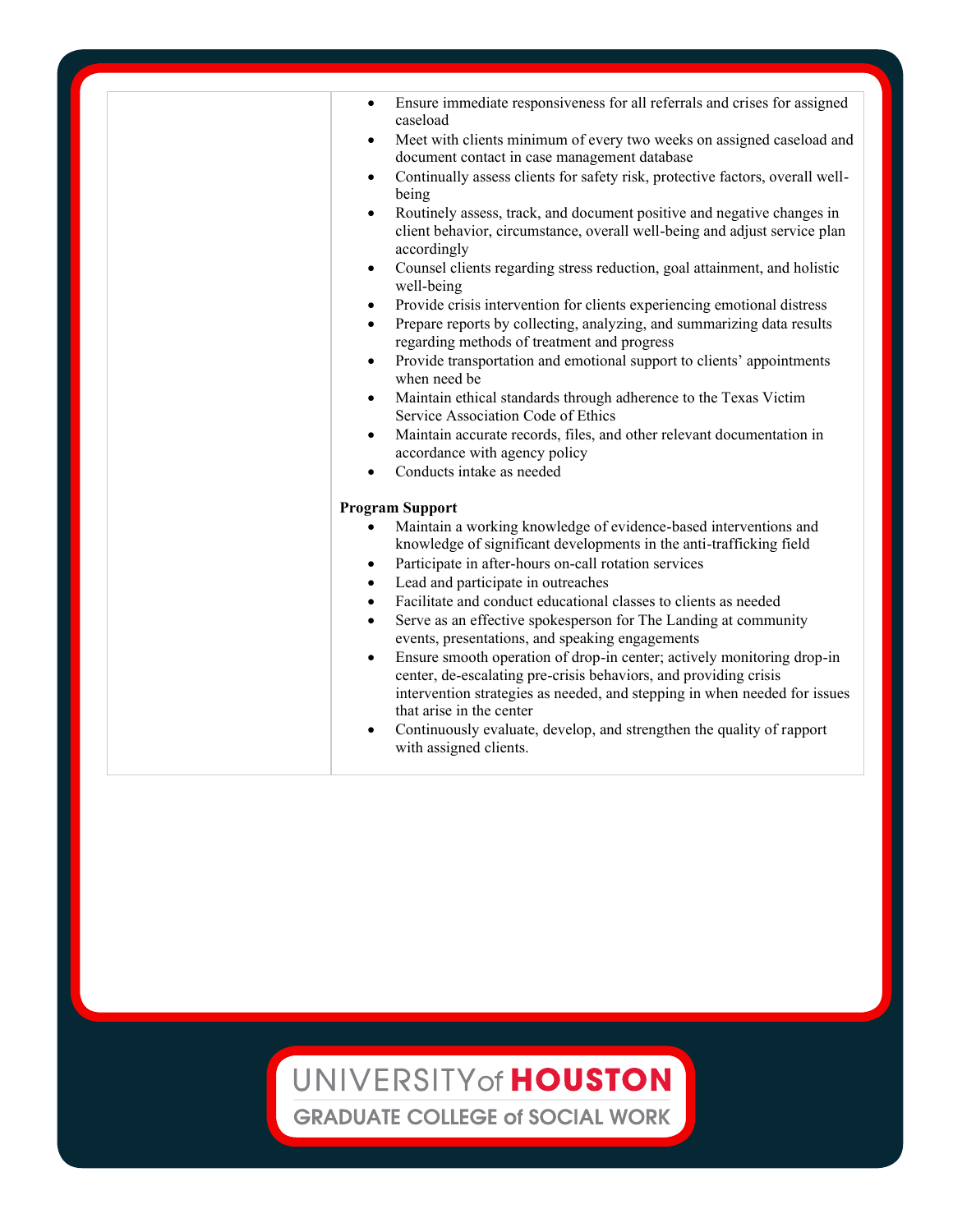| <b>Qualifications</b> | <b>Skills:</b><br>• Displays Fruits of the Spirit: love, joy, peace, patience,<br>kindness, goodness, faithfulness, gentleness, self-control<br>Possesses the following values: (Organizational Values:<br>$\bullet$<br>Love, Integrity, Honor, Social Equity) and (Team Values:<br>Wisdom, Christlikeness, Heart for Justice, Excellence,<br>Innovation, Influence, Humility, Unity)<br>Ability to communicate effectively with supervisors, co-<br>$\bullet$<br>workers, and other community partners<br>Ability to work with clients whose needs are extensive due to<br>$\bullet$<br>issues such as complex trauma, mental health and substance<br>abuse, poverty, and homelessness<br>Must have strong work ethic and take initiative<br>$\bullet$<br>Teachable and open to taking constructive criticism<br>٠<br>Must relate well to clients in a compassionate, non-<br>$\bullet$<br>judgmental manner<br>Ability to manage multiple clients with various needs and in<br>$\bullet$<br>various stages of change<br>Working knowledge of and ability to navigate human<br>services, mental health, and substance abuse systems |
|-----------------------|--------------------------------------------------------------------------------------------------------------------------------------------------------------------------------------------------------------------------------------------------------------------------------------------------------------------------------------------------------------------------------------------------------------------------------------------------------------------------------------------------------------------------------------------------------------------------------------------------------------------------------------------------------------------------------------------------------------------------------------------------------------------------------------------------------------------------------------------------------------------------------------------------------------------------------------------------------------------------------------------------------------------------------------------------------------------------------------------------------------------------------------|
|                       | Effectively manage time and scheduling to ensure deadlines<br>$\bullet$<br>are met and tasks are accomplished<br><b>Requirements:</b><br>Master's degree in a Human Services related field preferred<br>$\bullet$<br>LMSW, LCSW, LPC or related license/certificate preferred<br>Bilingual-English and Spanish preferred<br>At least 1-year experience in related field<br>Must have valid driver's license<br>Ability to transport clients<br>Able to maintain flexible work hours including weekend/evening events<br>as needed<br>Understanding of and ability to utilize a trauma informed approach when<br>working with clients<br>Assists with other duties assigned by the Director of Strategic Programs                                                                                                                                                                                                                                                                                                                                                                                                                     |
| <b>Salary/Hours</b>   | Full-time                                                                                                                                                                                                                                                                                                                                                                                                                                                                                                                                                                                                                                                                                                                                                                                                                                                                                                                                                                                                                                                                                                                            |
| <b>Address</b>        | 9894 BISSONNET ST                                                                                                                                                                                                                                                                                                                                                                                                                                                                                                                                                                                                                                                                                                                                                                                                                                                                                                                                                                                                                                                                                                                    |
| City, State, Zip      | HOUSTON, TX 77036                                                                                                                                                                                                                                                                                                                                                                                                                                                                                                                                                                                                                                                                                                                                                                                                                                                                                                                                                                                                                                                                                                                    |

## UNIVERSITY of HOUSTON

**GRADUATE COLLEGE of SOCIAL WORK**